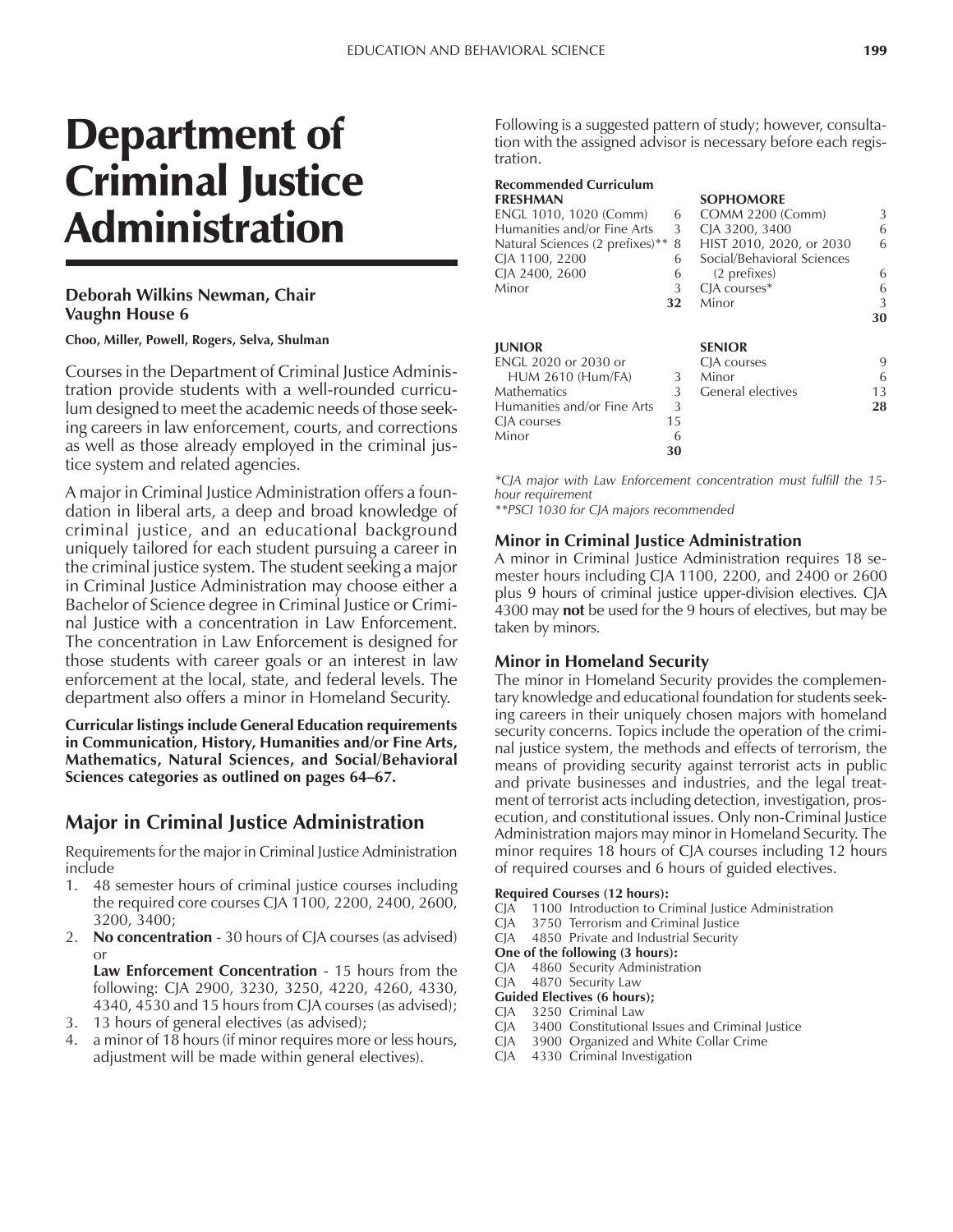# **Courses in Criminal Justice Administration [CJA]**

- **1100 Introduction to Criminal Justice Administration.** Three credits. Survey of the criminal justice system; philosophy and history of criminal justice agencies; analysis of the problems and needs of agencies involved in the criminal justice process; survey of professional career opportunities.
- **2200 Prevention and Control of Crime.** Three credits. The police function; an analysis of crime prevention and control; major problems and needs of the law enforcement segment of the criminal justice system.
- **2400 The Judicial Process.** Three credits. The structure and function of the judicial system; the major problems and needs of the judicial segment of the criminal justice system; major emphasis on the basic concepts of criminal law and administration.
- **2600 Corrections.** Three credits. History of the development of corrections in Europe and America; survey of current prison conditions and operations, including pre-release, probation, and parole.
- **2900 Practicum in Law Enforcement.** Six credits. Practicum. (Specialized Instruction, Tennessee Law Enforcement Training Academy, Donelson.) In addition to normal tuition and fees, students will also be required to pay room and board costs at the Academy. Open only to pre-service seniors. Arrangements to take this course should be made with the department chair at least one semester in advance so that the student can be enrolled in the academy.
- **3200 Research Methods with Computer Technology.** Three credits. Prerequisite: CJA 1100 or permission of instructor. Overview of scientific research methods in criminal justice with emphasis on computer technology to conduct research and interpretation and analysis on various statistical data.
- **3220 Ethics in Criminal Justice.** Three credits. Principles of justice and ethics. Covers ethics and law, police and ethical standards, ethics and the courts, and correctional ethics.
- **3230 Police Organization and Administration.** Three credits. Principles of organization and personnel management, line staff and auxiliary functions; the police organization and the individual; planning, research, and development; political controls on authority and jurisdiction; professionalization of the police.
- **3250 Criminal Law.** Three credits. Prerequisite: CJA 1100. Theories and principles of the body of substantive criminal law. Covers the elements of the range of criminal law offenses.
- **3400 Constitutional Issues and Criminal Justice.** Three credits. Development of Constitutional and procedural controls of the administration of criminal justice. Constitutional limits on law enforcement agencies including the laws of arrest, search and seizure, admissions and confessions, and eavesdropping; on pretrial and trial procedures, on past conviction processes. Emphasis on current U.S. Supreme Court decisions.
- **3450 Legal Issues in Corrections.** Three credits. Prerequisite: CJA 1100 or permission of instructor. Legal issues concerning the constitutional rights of convicted offenders. Topics include impact of court decisions upon correctional personnel and administration; use of force; rights of visitation; use of mail, solitary confinement, religion, legal services; probation and parole regulations; right to treatment; and civil liabilities of correctional officials.
- **3500 Criminal Courts: Structure, Personnel, and Processes.** Three credits. Prerequisites: CJA 1100 and 2400. Role of the criminal courts in our criminal justice system with a focus on structures, personnel, and processes. Various job opportunities and placement qualifications discussed.
- **3630 Probation and Parole.** Three credits. An analysis of the history, theory, philosophy, and function of probation, parole and pardon; evaluation of the effectiveness of the individual in the community; usage of pre-sentence investigation; selection, supervision, and release of probationers and parolees.
- **3700 Women, Crime, and Justice Administration.** Three credits. (Same as WMST 3700.) Explores the experience of women in the criminal justice system as victims of violence and as criminal justice employees and prisoners. Focus on gender-based differences in the experience of criminal justice from historical, economic, and professional perspectives.
- **3750 Terrorism and Criminal Justice.** Three credits. Prerequisite: CJA 1100 or permission of instructor. Meaning, history, purposes, and incidents of terrorism. Emphasis on terrorist acts as crimes along with the unique role of law enforcement in the detection, prevention, investigation, and prosecution of the crimes. Legislative, constitutional, and legal issues surrounding law enforcement, courts, and corrections explored.
- **3900 Organized and White-Collar Crime.** Three credits. Prerequisite: CJA 1100. Explores emergent and historical treatments of white collar and organized crime, with an emphasis on theoretical, etiological, and enforcement typologies in both the criminological and criminal justice literatures. Advent of several high-profile connections between traditionally distinct organized and white-collar crimes emphasized.
- **4220 Community Relations and Minority Problems.** Three credits. Analysis of public hostility toward police and current community relations projects, human relations, training and education of law enforcement officers; responsibilities of police administrators, causes of tension and conflict, dissent and disorder, positive and negative factors in the control of minority group hostilities; minority recruitment in law enforcement.
- **4260 Special Issues in Law Enforcement.** Three credits. A variety of subtopics related to the law enforcement segment of the criminal justice system such as problems in private and public morality with regard to drug use, alcoholism and sex offenses; analysis of current police training programs; relationship between legislation and political processes which affect law enforcement.
- **4300 Criminal Justice Internship.** Nine credits. (Open only to preservice seniors, e.g., those preparing for a career in the criminal justice field who are not currently employed by a criminal justice agency and restricted to Criminal Justice Administration majors and minors. Permission of instructor required.) Field placement in a criminal justice agency to provide practical understanding and experience in the field. A minimum of 320 clock hours required.
- **4330 Criminal Investigations.** Three credits. (For Criminal Justice Administration majors or minors or with permission of instructor.) General investigative responsibilities and techniques including administration, preparation, investigative jurisdiction and responsibility, and the importance of substantive report writing.
- **4340 Advanced Criminal Investigation.** Three credits. Prerequisite: CJA 4330. Advanced approach to the various elements of criminal investigations. Provides simulated investigative experiences through the use of mock crime scenes. Emphasis on preparing students for a career in law enforcement.